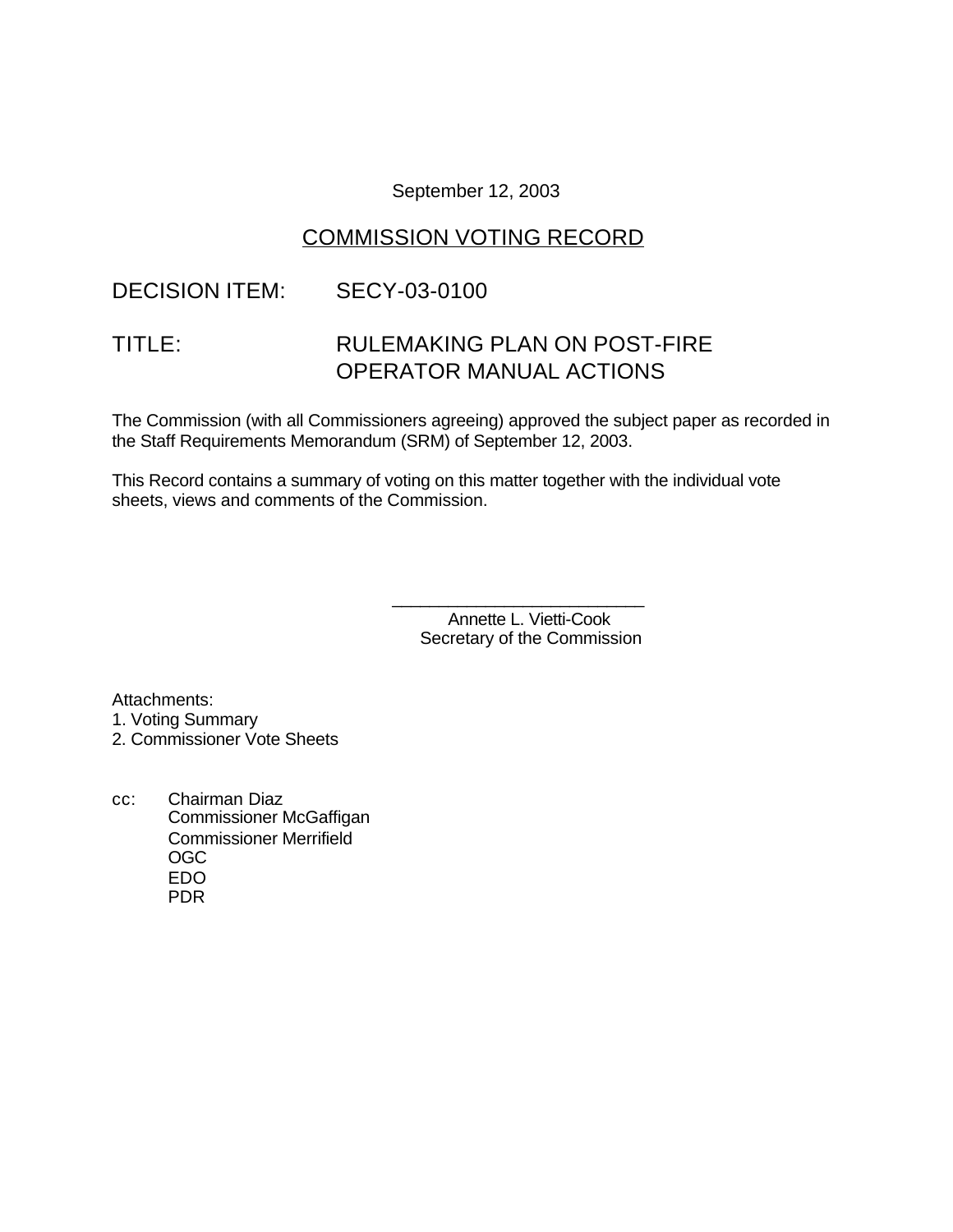## VOTING SUMMARY - SECY-03-0100

# RECORDED VOTES

|                    | <b>NOT</b><br>APRVD DISAPRVD ABSTAIN PARTICIP COMMENTS DATE |     |               |
|--------------------|-------------------------------------------------------------|-----|---------------|
| CHRM. DIAZ         | X                                                           |     | $X = 8/25/03$ |
| COMR. McGAFFIGAN X |                                                             | X — | 9/5/03        |
| COMR. MERRIFIELD X |                                                             | X — | 9/4/03        |

### COMMENT RESOLUTION

In their vote sheets, all Commissioners approved the staff's recommendation and provided some additional comments. Subsequently, the comments of the Commission were incorporated into the guidance to staff as reflected in the SRM issued on September 12, 2003.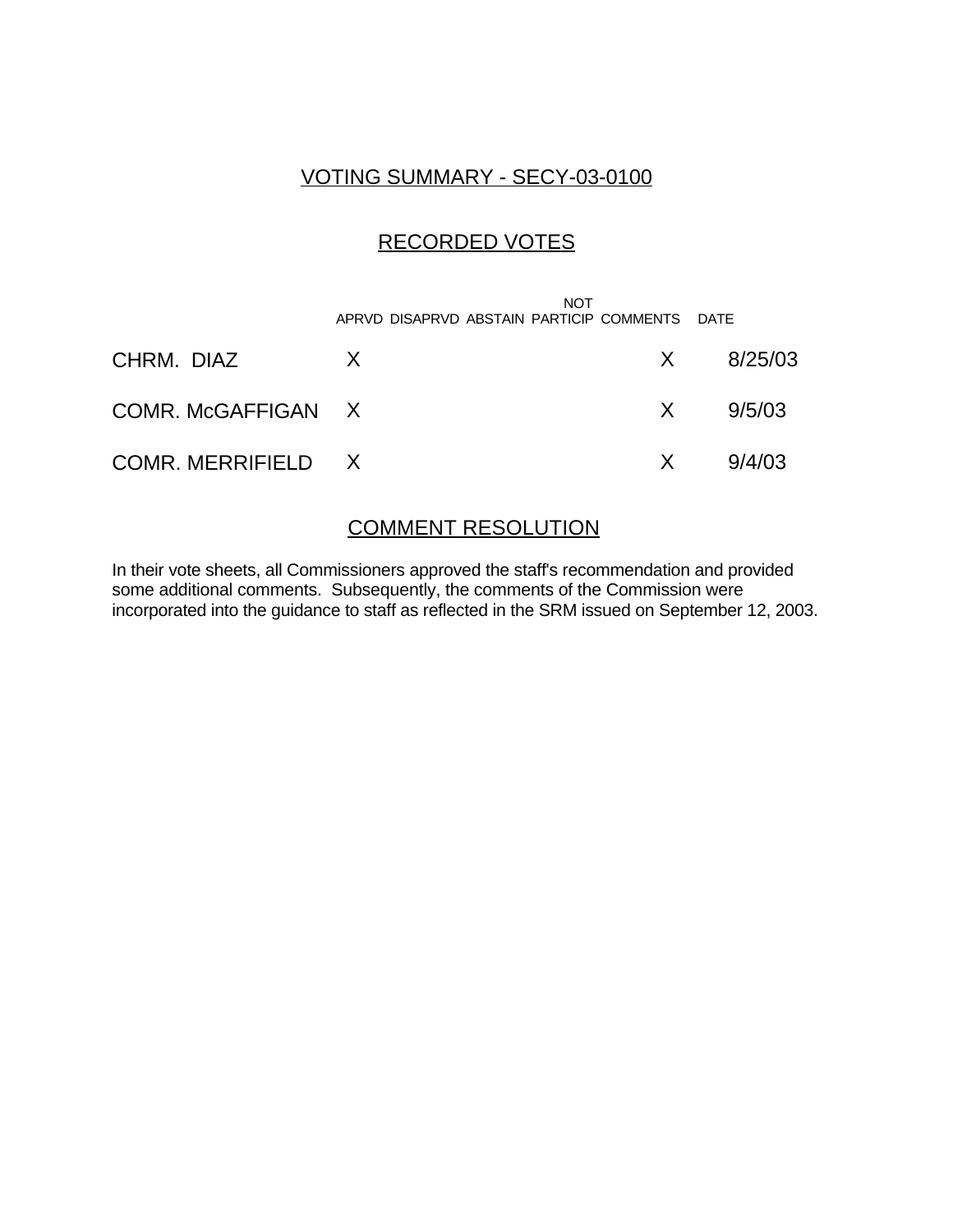### **Commissioner Comments on SECY-03-0100**

### Chairman Diaz

I am hopeful that the separate rulemaking effort to establish an alternative set of risk-informed, performance-based fire protection requirements will resolve the type of compliance issues addressed by this rulemaking. While I approve of the staff's proposal to address this specific area, i.e., post-fire operator manual actions, I am concerned that other similar fire-protection compliance issues may surface. I urge the staff to complete these rulemakings sooner rather than later.

The staff estimate of 3 FTE to conduct the rulemaking and associated activities appears high for this relatively straightforward rule change.

### Commissioner McGaffigan

I join with my colleagues in approving the staff's recommendation to proceed to rulemaking to revise the reactor fire protection regulation and associated guidance (Option 3). Additionally, I approve both the staff's approach to develop interim enforcement policy and the prompt public release of the rulemaking plan to facilitate staff interactions with external stakeholders.

I agree with Chairman Diaz and Commissioner Merrifield that this rulemaking should be conducted in a timely manner.

### Commissioner Merrifield

I approve the staff's recommendation to proceed to rulemaking, under Option 3, to revise fire protection program requirements contained in Appendix R of 10 CFR Part 50 and associated guidance. In addition, I approve the staff's plan to develop an interim enforcement policy to deal with these compliance issues until the rulemaking is processed and the regulations and guidance are formally revised.

This rulemaking plan provides an excellent opportunity for interactions and insights from interested stakeholders on this important policy decision—the use of post-fire manual operator actions in lieu of fire barrier separation. Though the staff does not consider the use of unapproved operator manual actions an immediate safety issue, it may be viewed by some external stakeholders as such, and negatively impact public confidence. The interim enforcement policy should be clear that it in no way obviates the need for licensees to continue documenting the technical feasibility of their operator manual actions. Likewise, the revised inspection guidance should ensure that inspections conducted during the interim period are done in an objective and consistent manner. I understand NEI's concern, in its letter of August 18, 2003, with identifying "perfectly acceptable" manual actions as green inspection findings under the reactor oversight process and the green findings associated impact on public confidence. However, I believe that these findings can be appropriately articulated to provide the right safety perspective. Clearly, communications will be an essential component throughout this effort.